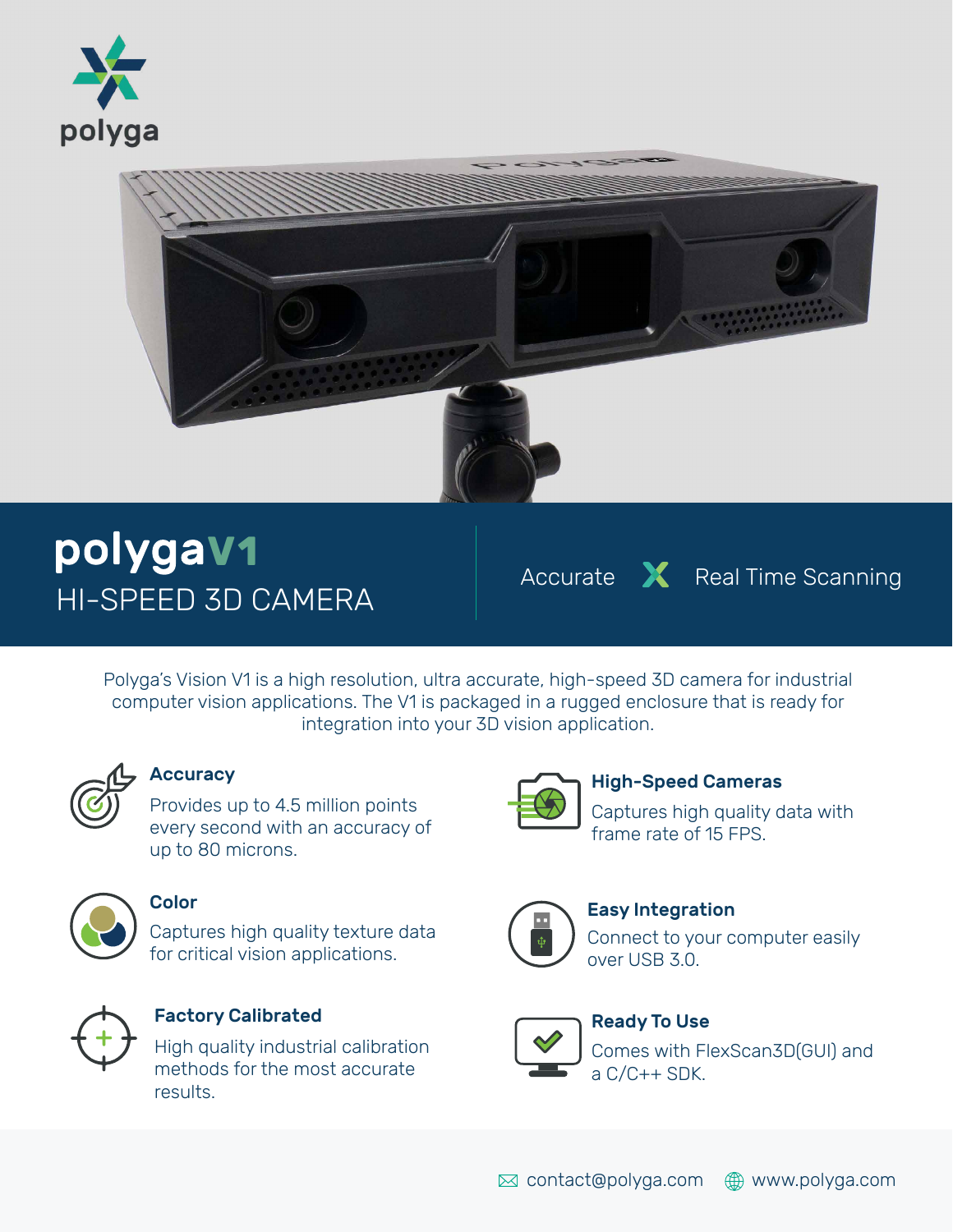

Bunny Figurine Skull Communical Item Skull Communical Item Skull Communical Item Skull Communication of the Skull

## **Specifications**

| <b>Cameras:</b>                                      | 2 x 700 FPS, monochrome or color option |
|------------------------------------------------------|-----------------------------------------|
| <b>Data Acquisition Speed</b><br>(points per second) | Up to 4.5 million                       |
| <b>Max FPS:</b>                                      | 15                                      |
| Size (mm):                                           | $58 \times 270 \times 160$              |
| <b>Scanning Software:</b>                            | FlexScan3D or SBSDK C/C++ SDK           |